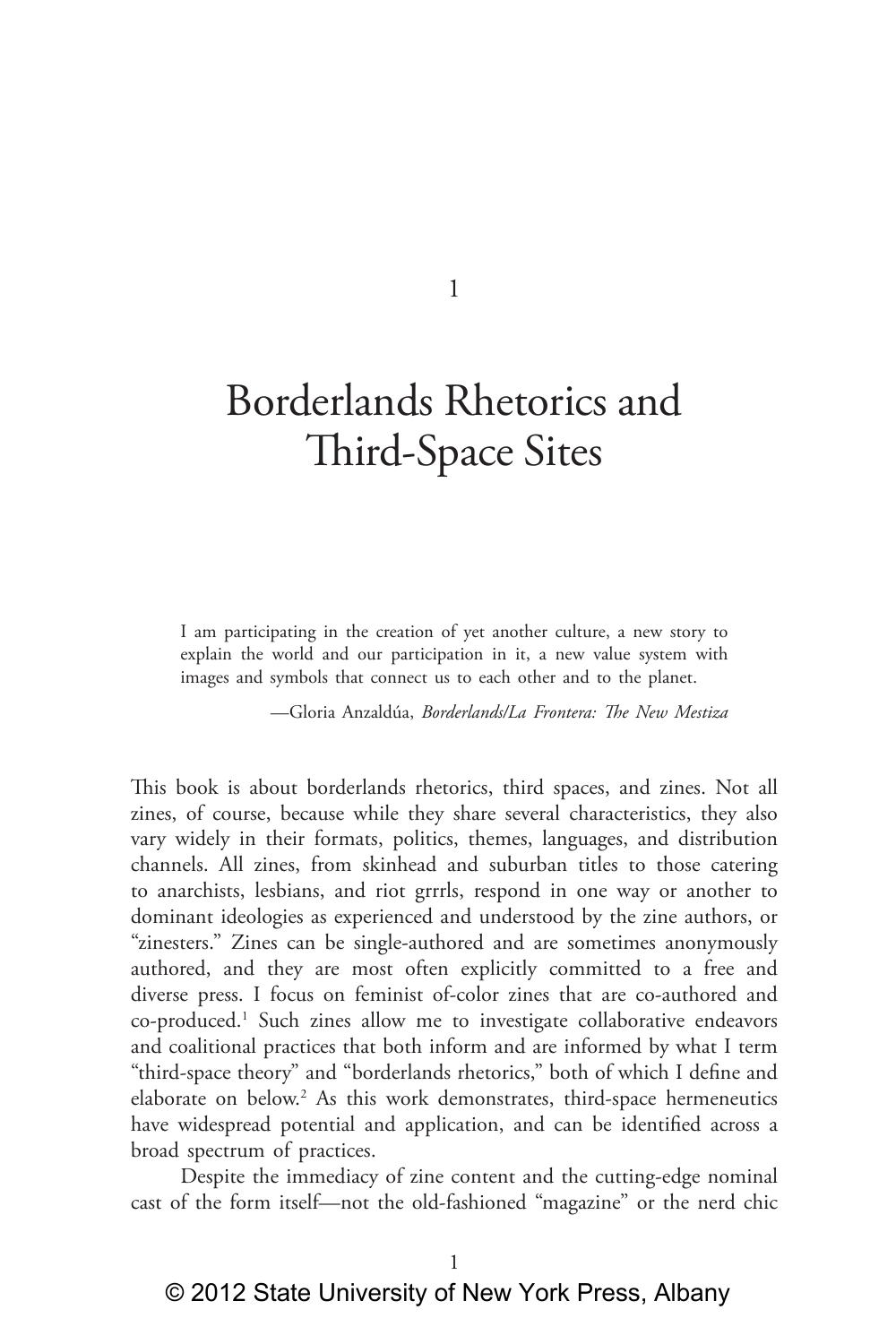"fanzine" but the sharply concatenated "zine"—the genre is by no means new. Some researchers argue that revolutionary pamphlets in the United States are zines' precursors while others find links to relatively more recent discourses, such as fan newsletters (including science fiction fanzines) of the 1930s, punk manifesto/scrapbooks of 1970s, and Riot Grrrl Zines of the 1990s.3 Still others trace the emergence of zines to alternative, of‑color, and feminist presses as well as to liberation movements.<sup>4</sup> The zines I introduce in the following chapters are those that advocate for change based on identified affinities and intersections of oppression, injustice, and inequity. These identifications, forged across borders of difference, lend insight into practices of social action and social change as evidenced by their integration of coalitional politics in everyday contexts. Although electronic zines are prolifically produced and readily available to some, my inquiry is limited to print zines because not all who create and/or read zines have access to computer technology.<sup>5</sup>

While they can be sleek productions, zines are often put together in a raw cut-and-paste style, copied, and traded or sold for a nominal fee.<sup>6</sup> The trades that occur between zinesters often interrupt purchasing imperatives. The trading of zines among zinesters serves to build community, circulate information, and create dialogues between zines and zinesters.7 They can be irreverent, parodic, utopian, and imaginative; thus, in a sense, zines perform the differences they are trying to make. By challenging, reimagining, and replacing exclusionary and oppressive discursive practices, zines perform new expressions of subjectivity. Such radical rhetorical performances constitute a third space that offers insight into the multiply voiced discourses or borderlands rhetorics that characterize third-space subjectivities, sites, and practices.8 The zines and zinesters I consider here participate, as Gloria Anzaldúa imagined, in the practice and production of a value system that focuses on egalitarian social relationships, equity, and social justice.

Understanding the countercultural production of zines is important especially insofar as it reveals the pursuit of social change, the building of community, and the participation in community action. The zines explored in this book explicitly propagate grassroots literacies meant to effect change through the circulation of information and the production of new practices, perspectives, and knowledges. They are sites where traditional knowledges circulate and sometimes collide with newer knowledges to produce innovative and informed practices. They are action-oriented, feminist and sometimes queer-identified; they are conscious of race, racialization, sex, sexualization, gender, and class. In them readers witness acted-upon knowledge informed by critical and coalitional consciousness.<sup>9</sup>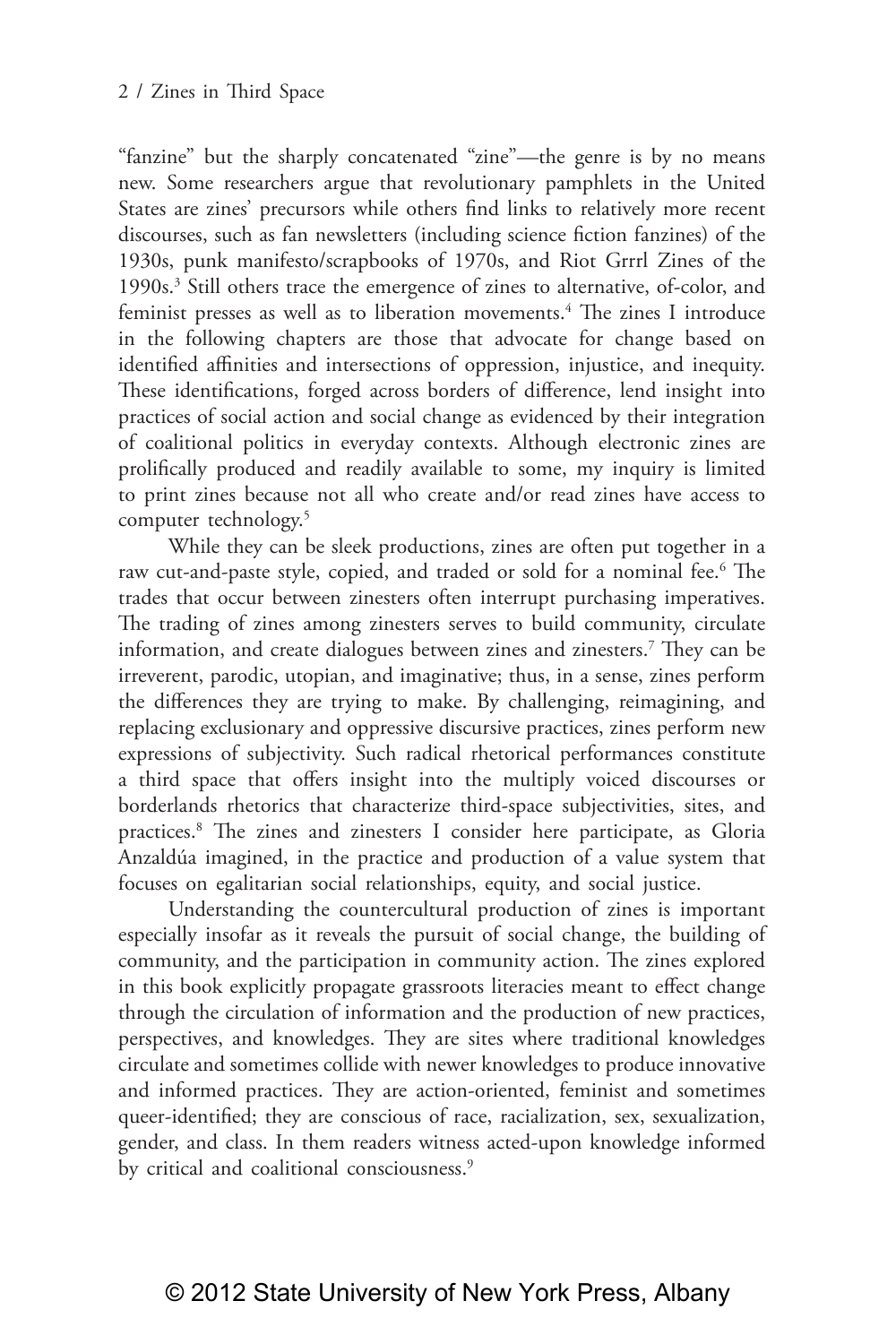I distinguish critical consciousness from criticism as I argue that criticism, while often performing an important function, does not necessarily lead to action.10 Whereas criticism in zines uses the page as a medium between like-minded people, zines informed by critical consciousness use the page as a medium between like‑minded people as well as an active and conscious connection to the real, material world. They seek to redress material inequities and promote a broad-based agenda of social justice through critically informed social action. Critical consciousness as revealed in what I term third-space zines is committed to engaged understanding, action, and expressed radical and participatory democratics.<sup>11</sup>

A focus on third‑space zines illuminates the sites, subjectivities, and (discursive) practices of resistance undertaken to generate alternative knowledges, practices, and relations that first imagine and then reconstruct and promote models of social justice and antiracist agendas. Vibrant and vital counterhegemonic sites, these third‑space zines reveal a desire to connect, communicate, inform, and act. They also reveal overlooked concerns and un(der)represented voices. In their rants and raves against injustices and social inequalities, zinesters speak of and offer narratives about issues related to child care, mental health, body image, poverty, rape, safety, spirituality, political economy, color, sex, sexualities, gender, and the confines and artificiality of a dominant dichotomous social order. They can be savvy, angry, and complicated. However, their expressions can also be naive and even jaded, and their rants sometimes remain at the level of criticism that is not articulated to social action. The zines I analyze re(en)vision and represent multiply situated, nondominant subjectivities in pursuit of coalition building to address local inequities.12 I have chosen to use the term *coalition* throughout my work as it implies, for me, a practiced articulation or deliberate bringing and coming together around social change that can be witnessed in zines. Through an engagement with deployed borderlands rhetorical practices and performances, myriad micropractices of resistance to enact social transformations are revealed. As Michelle Comstock states, zines have "much to teach us about the sites, practices, politics, and economies of writing" (383). As I illustrate, zines also have much to teach us about re‑presentations of self and community as contradictory, complicated, ambiguous, and on the move. They have much to reveal about the practices and performances of lived theory.<sup>13</sup> Before turning to what can be accomplished through an engaged and sustained inquiry into zines, I want to define the terms I deploy throughout the book. In defining these terms I hope also to make clear why I believe the zines I study, what I understand as third‑space zines, are particularly well suited sites for the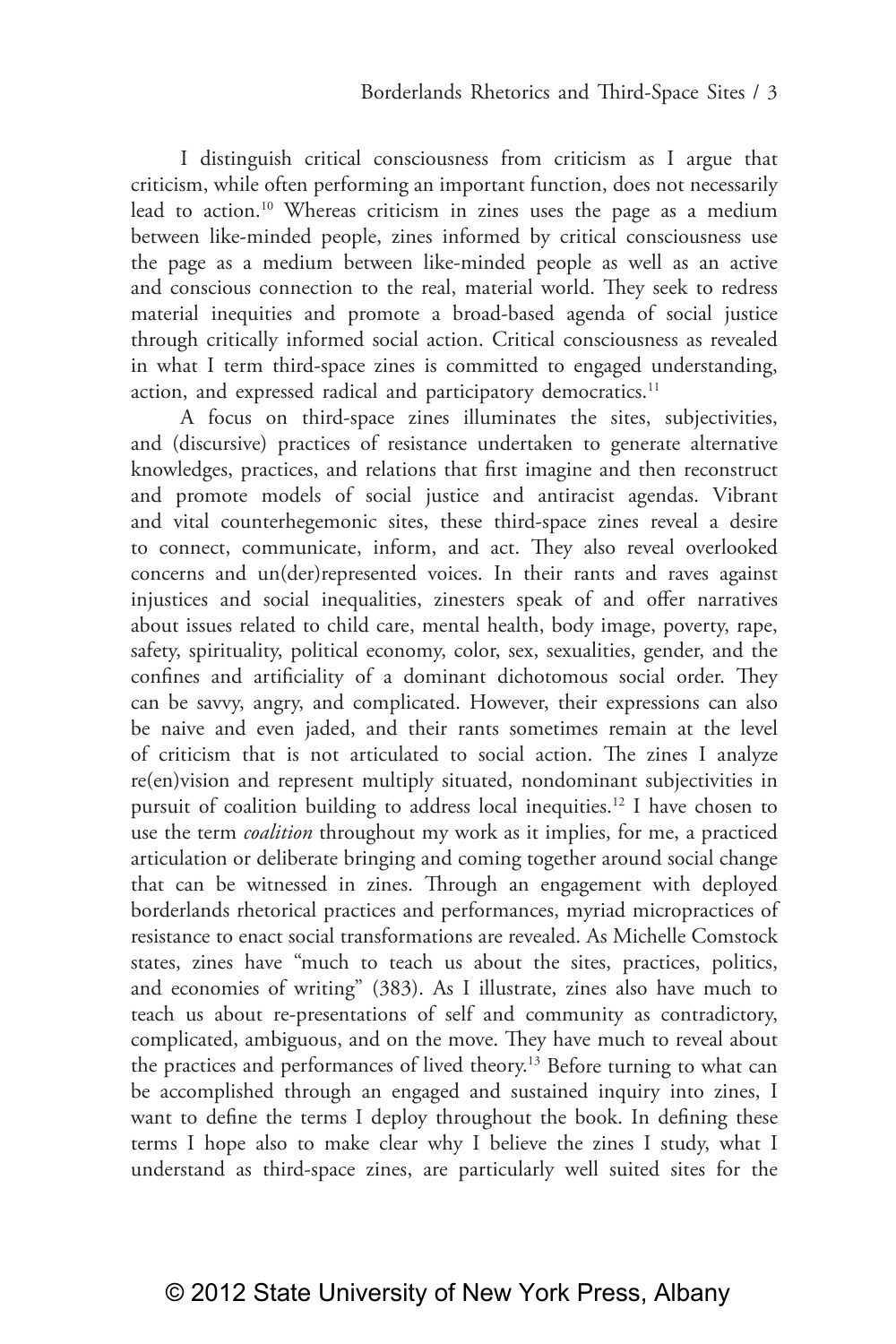investigation of rhetorical and countercultural production that is connected to social action.

A focus on third‑space zines and their work to address social injustices and pursue coalitional politics that are transformative in their agendas offers insight into how change is pursued and how it happens.<sup>14</sup> The borderlands rhetorics deployed in these zines can illustrate the creative and generative capacity of third‑space, borderlands rhetorical practices, and cultural reproduction. These rhetorics, as deployed in feminist and queer of-color zines and the zines themselves can offer third-space subjects a potentially powerful site for social action.

### Recognizing Borderlands Rhetorics in Zines as Third‑Space Sites

While first reading zines, I experienced a familiarity that initially made little sense to me. However, as I continued reading, I experienced a deep connection to the rhetorical practices and performances I was encountering. I found myself in the midst of rhetorical innovations, creative and critical inquiries and reflections, and powerfully persuasive words, visual images, and spatio-cultural configurations of everyday people in everyday contexts.<sup>15</sup> I began identifying with the innovations—discursive, visual, and otherwise performed in these zines. With an excitement accompanied by reluctance, I named these rhetorical practices "borderlands rhetorics." Though my understanding of the term *borderlands* is a reflection of my own history of having been born and raised in the U.S./Mexico borderlands, I mean for it here to imply a still‑spatialized though not necessarily geographic context where two or more things come together and, in so doing, create a third space of sorts. I also mean these third spaces to be understood as the in-between spaces that are created at virtual and material intersections.

Anne Donadey notes the important cautions and critiques Yvonne Yarbro‑Bejarano makes of works that risk merely appropriating Anzaldúan concepts, conflating differences, and erasing specificity. Donadey argues, however, for extending Anzaldúa's ideas beyond the material borderlands of her context. Specifically, Donadey states that while she agrees

with Yarbro-Bejarano that what Emma Pérez (1999) would call Anzaldúa's "decolonial imaginary" should not be flattened out by a postmodern translation of the concept of borderlands that would erase its historical and cultural grounding by turning it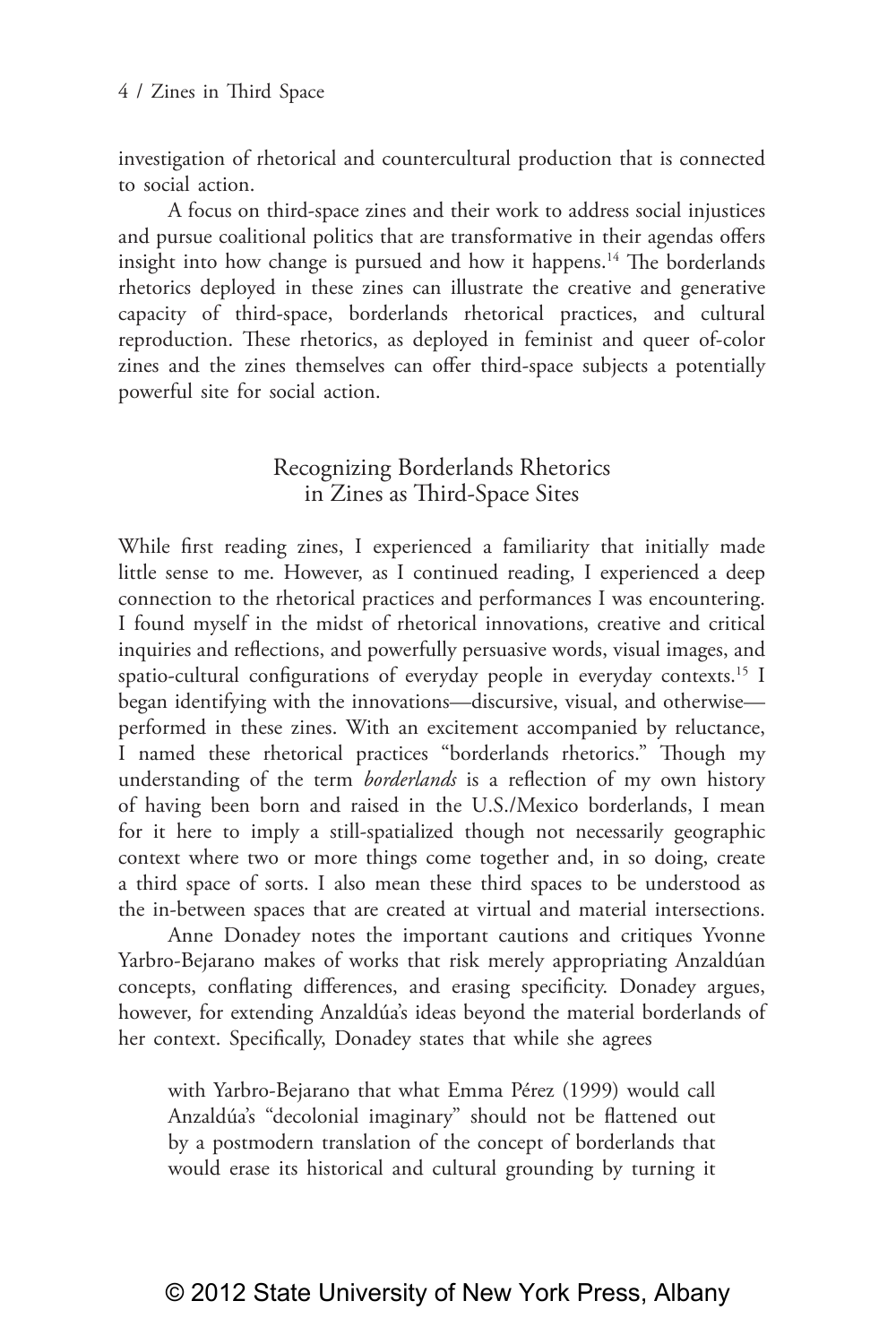into a disembodied metaphor that all can come to claim, it is also important to remember that Anzaldua's *Borderlands/La Frontera* has at least two levels of address: one deals with the specificity of the Chicana/o history in the U.S./Mexican borderlands; the other seeks to make a space for Chicanas/os and others whose identities cannot be reduced to binaries in a variety of locations, including the academy. Anzaldua's first words in *Borderlands/ La Frontera* emphasize this very multiplicity of addresses: "The actual physical borderland that I'm dealing with in this book is the Texas‑U.S. Southwest/Mexican border. The psychological borderlands, the sexual borderlands and the spiritual borderlands are not particular to the Southwest" (19). Thinking of academic fields of study through the model of borders and borderlands is, I believe, a way to follow up on an important insight of Anzaldua's, rather than a misappropriation of her work. (23–24)

Coming to identify and name a borderlands rhetoric is not without struggle and conflict for me. By including discursive and metaphoric borderlands in my investigations, I fear that I will distract from the tangible and material realities, inequities, and injustices, or the regulatory power of the political technologies, that prevail in the Mexico/U.S. borderlands from which I come. However, I resist the tendency for fear to inhibit or immobilize exploration and action. And so I proceed with this tension that is informed by both the concept and location of borderlands as well as by emergent borderlands rhetorics, which for me represent third-space lived experience and both/and consciousness.

I was born and raised on the Juárez/El Paso border, a place where the border is a lived arbitrary line that constructs and is constructed. It is both meaningful and meaningless, material and metaphoric, visible and invisible. It divides and it unites. It is powerful and powerless, peaceful and violent. It scars the (psychic) landscape for those of us who lived divided as a result of its imposition. Borders have historically been spaces of colonization where powerful forces have imposed, represented, and misinterpreted historical truths. Borders, in my experience, have all too often been understood and utilized only to delimit, divide, and order things. The focus of such an understanding is on the production of borders rather than on their potential productivity.16 Like borders, binaries have served as demarcations that have divided and defined in the context of identity formation. Rhetorics of identity have traditionally relied on modernist tendencies that have promoted a notion of self that is unitary, unified, whole, fixed, and stable.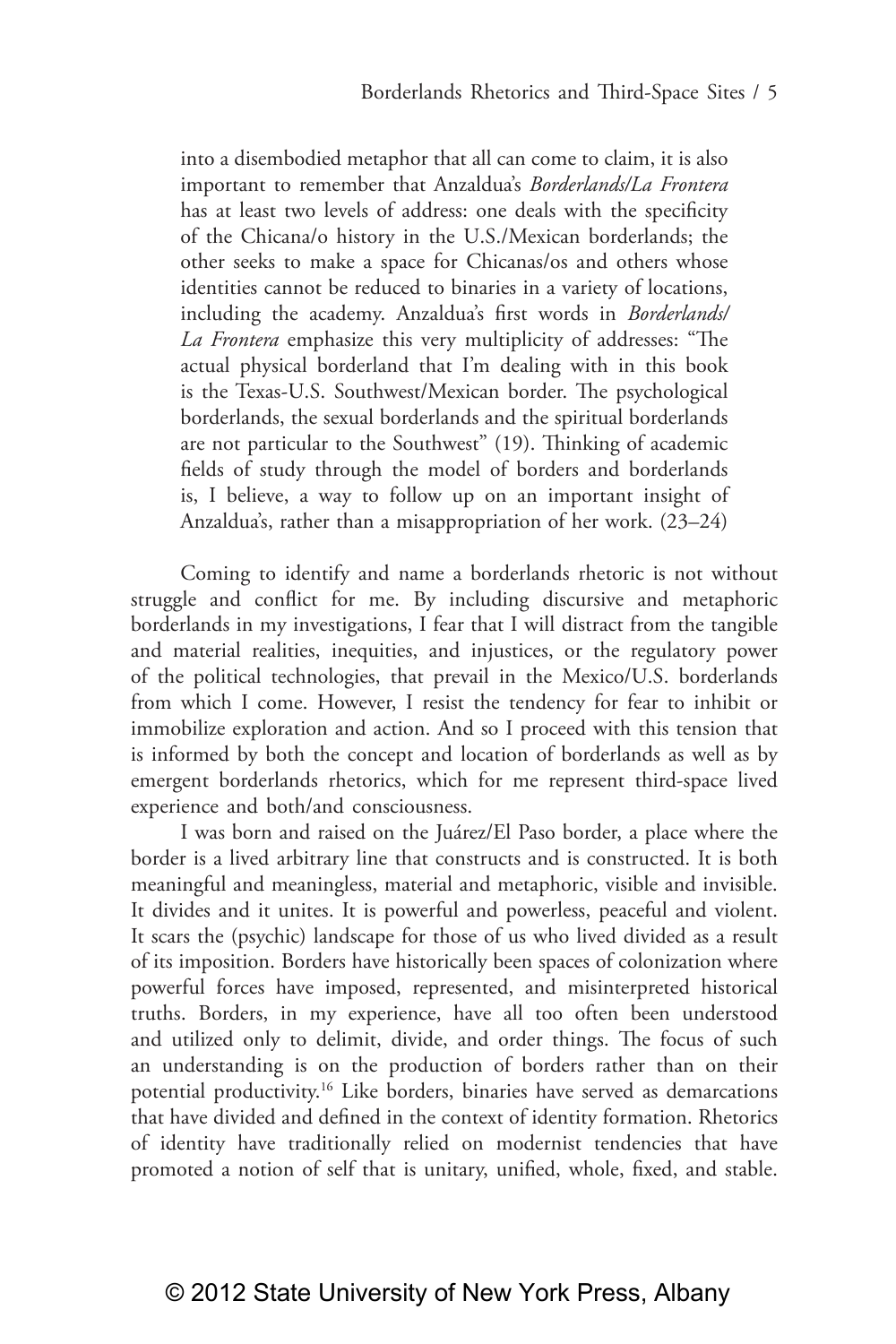Identity configured accordingly disallows the visibility of lived experience (as both produced and productive) and those third spaces that exceed and are excluded from identity binaries. Revealing and representing subjectivities as fluid, unstable, and even messy requires a deconstructive process that consciously challenges and ultimately dismantles the identity binary.17 Borderlands rhetorics express this dismantling and reveal third‑space ways of being and knowing beyond binaries.<sup>18</sup>

In my work, I play with language. I always have. It is serious play through which I am able to reimagine language's potential. Borderlands rhetorics can be playful rhetorics that allow for the exploration of un/ authorized terrain. By un/authorized and contested terrain I mean the spaces between and beyond (identity) binaries and those created at intersections and overlaps. Since my childhood, those spaces identified as "off limits" remain of intrigue to me. Chela Sandoval notes that "[t]his process of taking and using whatever is necessary and available in order to negotiate, confront, or speak to power—and then moving on to new forms, expressions, and ethos when necessary—is a method for survival" (29).<sup>19</sup> By investigating the multiple ways in which words and images are used in third-space zines, which I understand to be innovative sites of theoretical production, I intend to broaden our (academic) understanding of social discourse, particularly borderlands rhetoric and its implications for practices of (self-) representation and alliance formation that have meaning beyond dominant culture. Mis/ representations are sources of objectification that, when re/visioned, can allow subjects to engage in new ways of interpreting and re‑presenting lived experiences and new knowledges. Brummett and Bowers argue that representations are the "raw materials for [re]constructing subject positions" (121). I agree, though I also always understand them to be only partial and contingent. Borderlands rhetorics—discursive and visual—are those rhetorics that have the potential to reconstruct stories, identities, places, histories, and experiences in such a way as to not only expose misrepresentations but also to uncover or produce new perspectives and even new knowledges. While zines are often text-heavy sites of the personal testimony of lived experiences, the visuals they deploy often serve as a complement to the written text and the written text serves as a complement to the visual. Reading the text and the images (what some refer to as the imagetext) through a countercultural lens and relational understanding of both, I will move beyond an emphasis on discursive function to also focus on the visual, which is always implicated in the rhetorical force of zines.<sup>20</sup> The images produced in zines are rhetorical productions that are often nonnormative demonstrations of how it is possible to see, do, and be in new ways or otherwise intended to be read in countercultural, nondominant ways. I will,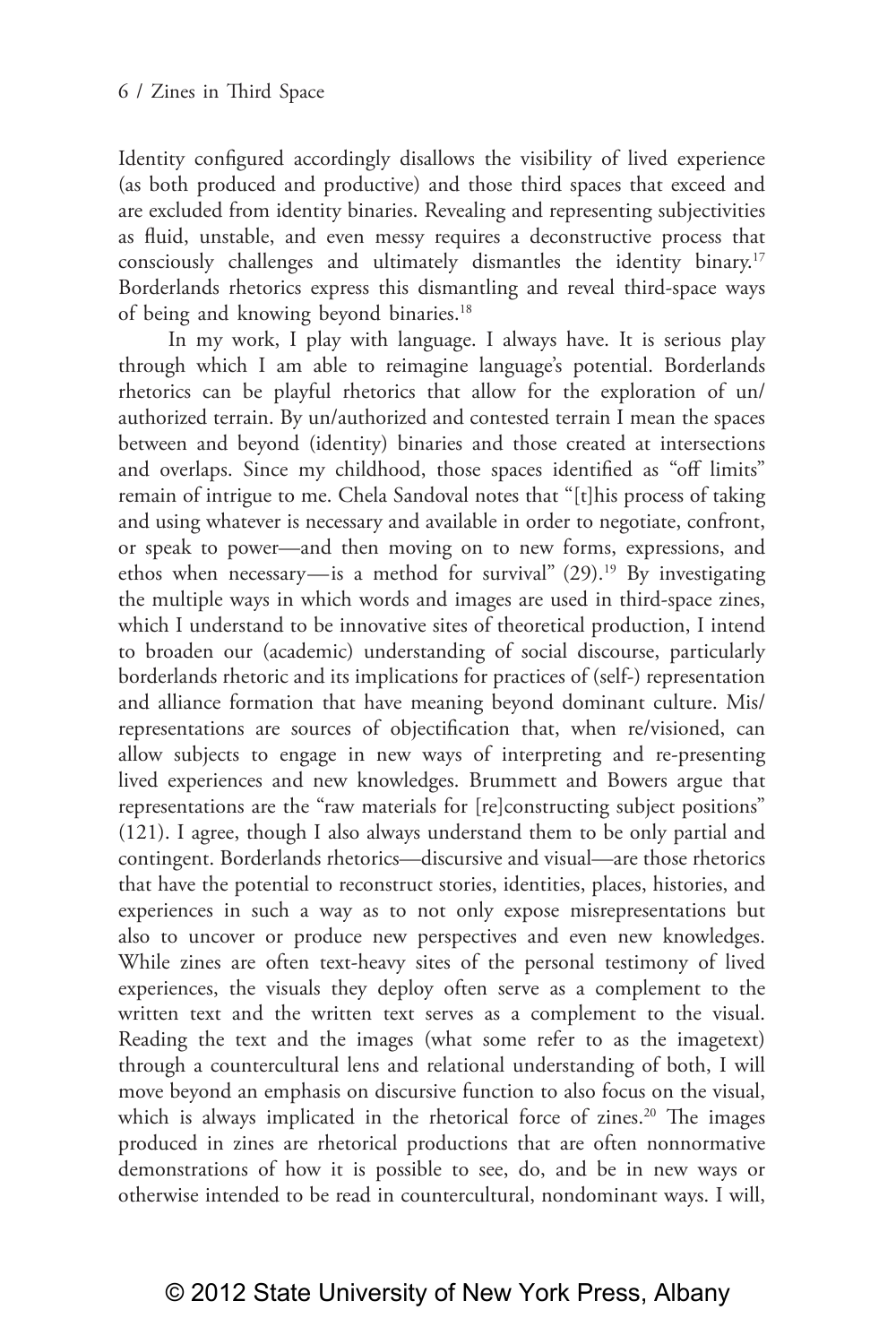accordingly, further the argument for a politics of location and relation from which productive looking as well as critical and creative re-presentations and reconfigurations can disrupt normative imperatives and assumptions.

My extended focus will include discussions of transtextuality as a means to understand what words and images in zines can accomplish together in terms of persuasion, production, and the potential for social action.21 Through rhetorical analysis of the discursive and the visual in the zines I study here, I argue that the boundaries between text and image are convergences, not sharp divides, and that these convergences reveal a generative and important relationship of mutuality as well as a demonstration of third-space theory and borderlands rhetorics.<sup>22</sup>

As I have argued elsewhere, borderlands rhetorics are subversive third-space tactics and strategies that can prove discursively disobedient to the confines of phallogocentrism and its neocolonizing effects over time and space.<sup>23</sup> Like many third-space subjects, I have needed to read and interpret con/texts, and reread and reinterpret con/texts, in multiple directions. Growing up on the El Paso/Juárez border, this tactic of reading between the lines was part of how I read and understood the world. It was representative for me of my location and the ways in which I moved in the world—always between the lines. I learned this tactic before I can remember and perfected it in simultaneity with my formal education. I remember vividly how these practices emerged for me in elementary school as I read Dick and Jane and Spot books. At home we, too, had a dog named Spot, but we called him Lunares. Lunar, in Spanish, means mole, which translates roughly into "spot" in English. I read and reread, and interpreted and reinterpreted my first grade reader from both a dominant *and* a nondominant perspective such that I could imagine myself in the text. Through a silent, unauthorized, and subversive act, I inserted myself—y mi familia—into the text by first reimagining myself and my history as a central part of the text and then by reinterpreting the story to fit my lived experience. Only then could I make meaning and sense of what I was supposed to be learning. More importantly, this subversive reading allowed me to function within and yet beyond a dominant knowledge system. I was six years old. Such a reading practice, which I developed and deployed over time, demonstrates a differential consciousness—what Chela Sandoval calls a "survival skill" (60).<sup>24</sup> I identify similar survival skills at work through of‑color zines in which zinesters read and reread, write and rewrite between the lines to blur boundaries and reveal third-space contexts.

Differential consciousness, according to Chela Sandoval, as a tool of meaning making, can inform the deconstruction and the reconstruction of knowledge and the politics and practices of disarticulation and rearticulation.<sup>25</sup>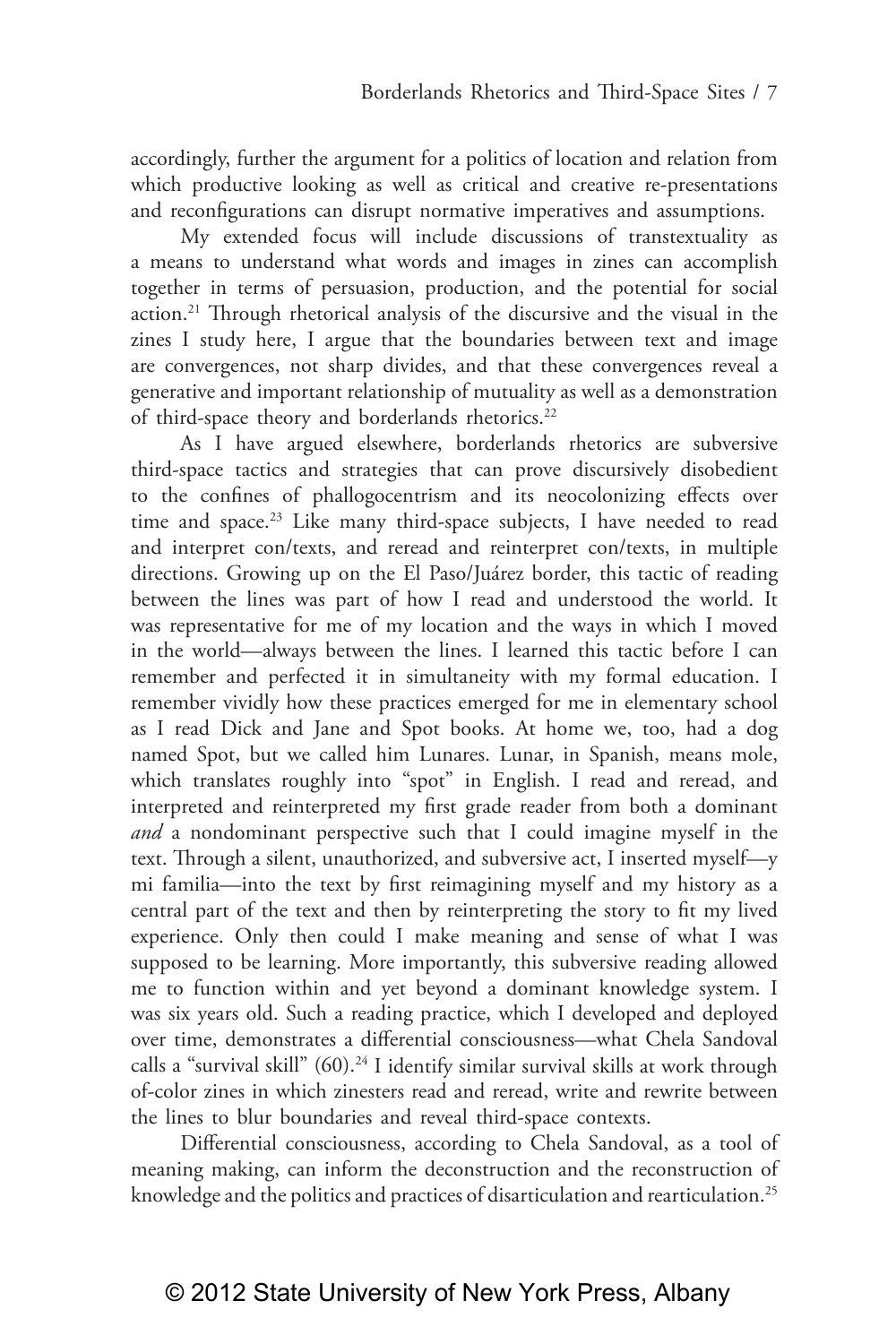Additionally, differential consciousness enables us to value and recognize shared survival skills that have the potential to contribute to a coalitional consciousness, which can potentially inform egalitarian social relations and social justice. Revealed third-space locations illuminate the spaces from which third-space subjects self-identify as well as the spaces we occupy and/or are relegated to, individually and collectively.

This work is, at least in part, an answer to the invitation made by Sandoval to acknowledge our complicated places and consciously drift into the abyss beyond dualisms in order to speak a third voice, revision third meaning (142–45). This abyss is a third space where subjectivities can be reimagined and re-membered and from which they can be (re)presented. Valuing lived knowledges, a practice that is common in zines, addresses Sandoval's critique that these technologies are all too often not acknowledged as "theoretical and methodological approach[es] in [their] own right" (171). This project unearths, identifies, and applies the methodologies of the oppressed as I understand and have lived them.26

My efforts, generally, are a critique of dichotomy.<sup>27</sup> In understanding that the border, while materially significant and imposing, is also arbitrary, it can also be understood that the border shifts. It is recreated and reproduced through power, practices, relations, and representations in multiple spaces over time.<sup>28</sup> Borders are recreated, resisted, and reshaped through interactions. Mine is also, then, a project of respatialization because the border is, *and is not,* restricted to a geographic space as a fixed location. Borders delimit territory in a manner that has implications for the production of knowledges. This understanding allows the lived theories of the borderlands to move beyond obvious geographic locations to other locations, unsettling assumptions about space as static, homogenous, and uncontested. The rhetorical practices emerging from these spaces to represent differences, contestation, and coalition illuminate how change is proposed and pursued from nondominant, third-space, contexts. It is important to note that difference, as conceived throughout many of the zines I discuss here, is understood as a complicated term, especially as it can imply "difference from" normativities and the normative configurations that structure daily life. Zinesters are often intervening in these pervasive normative configurations that structure social life. However, zinesters also acknowledge that language produces and is produced by these structuring norms. Language, sometimes through neologisms, which can be part of what I am referring to as borderlands rhetoric, is deployed as a strategiccritical and creative—intervention. So the term *difference* deployed in zines is not necessarily a part of the dualism that functions in strict opposition to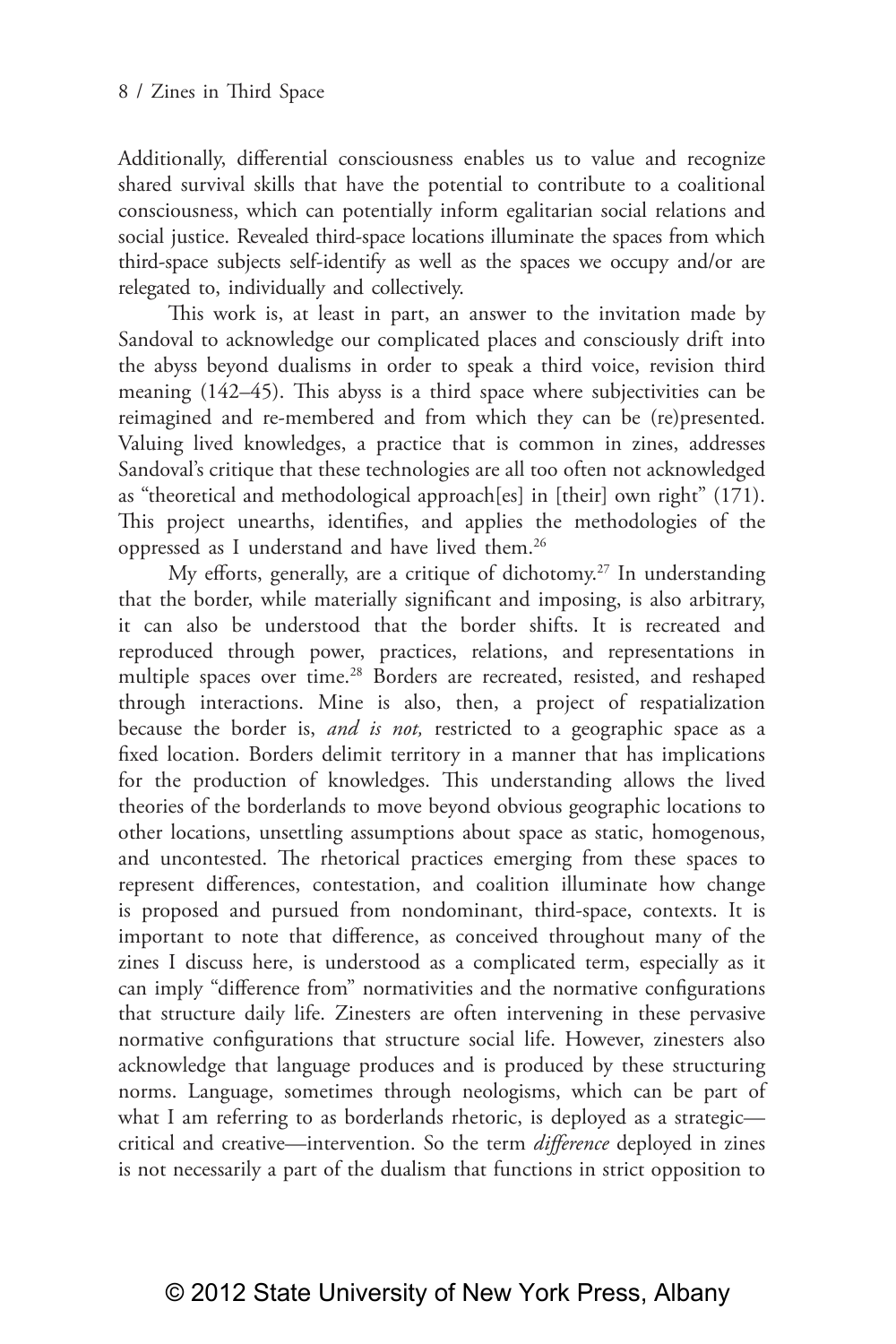sameness but, rather, can be a relational and experiential term of third-space articulations in pursuit of new configurations.

I approach these emergent rhetorics or borderlands rhetorics from a spatialized perspective because I have come to understand a reciprocity between spaces or stories and the people who populate them. I am arguing for a relationship between people and places—the places we populate and the places within which we circulate—in order to suggest that we not only define these spaces but are also, in part, defined by them. Such a spatialized approach signals an understanding of particular spaces as contingent and contestable terrains that are in/formed by ambiguity and contradiction. Again, this understanding has implications for the production of knowledge that will be explored throughout this book. Because third-space zines pursue coalitions across borders of difference to address social inequity, they provide an ideal context for studying the practices, performances, and productions that are represented by borderlands rhetorics. The zinesters whose zines I consider speak of their contexts in spatialized terms.<sup>29</sup> They understand their work to be taking place in a context of community where contestations, ambiguities, and contradictions abound.<sup>30</sup> Zinesters explicitly engage their lived contradictions and ambiguities in terms of racialized identities, gender identification, and sexuality. In this work, I identify and explore these messy spaces of lived experience as borderlands contexts.

I both explore and reproduce borderlands rhetorics that represent the discursive, visual, symbolic, material, and disciplinary borders and boundaries that constrain and produce us and our discourses in the everyday. Drawing from the work of Maria Lugones, I borrow the term *peregrinations* to capture the movement beyond dichotomies that zinesters perform as conscious third‑space practices. I propose that it is through the in‑depth exploration of third‑space and borderlands rhetorics that meaningful discoveries can be made to reveal important insights into the transformative potentials of third space. For Chela Sandoval,

the social space represented by these "third-term" identities is that place out of which a politicized differential consciousness arises. It is this personal, political, and cultural configuration that [has] permitted feminists of color from very different racial, ethnic, physical, national, or sexual identities access to the same psychic domain, where they recognized one another as "countrywomen" of a new kind of global and public domain, and as a result generated a new kind of coalition identity politics, a "coalitional consciousness." (71)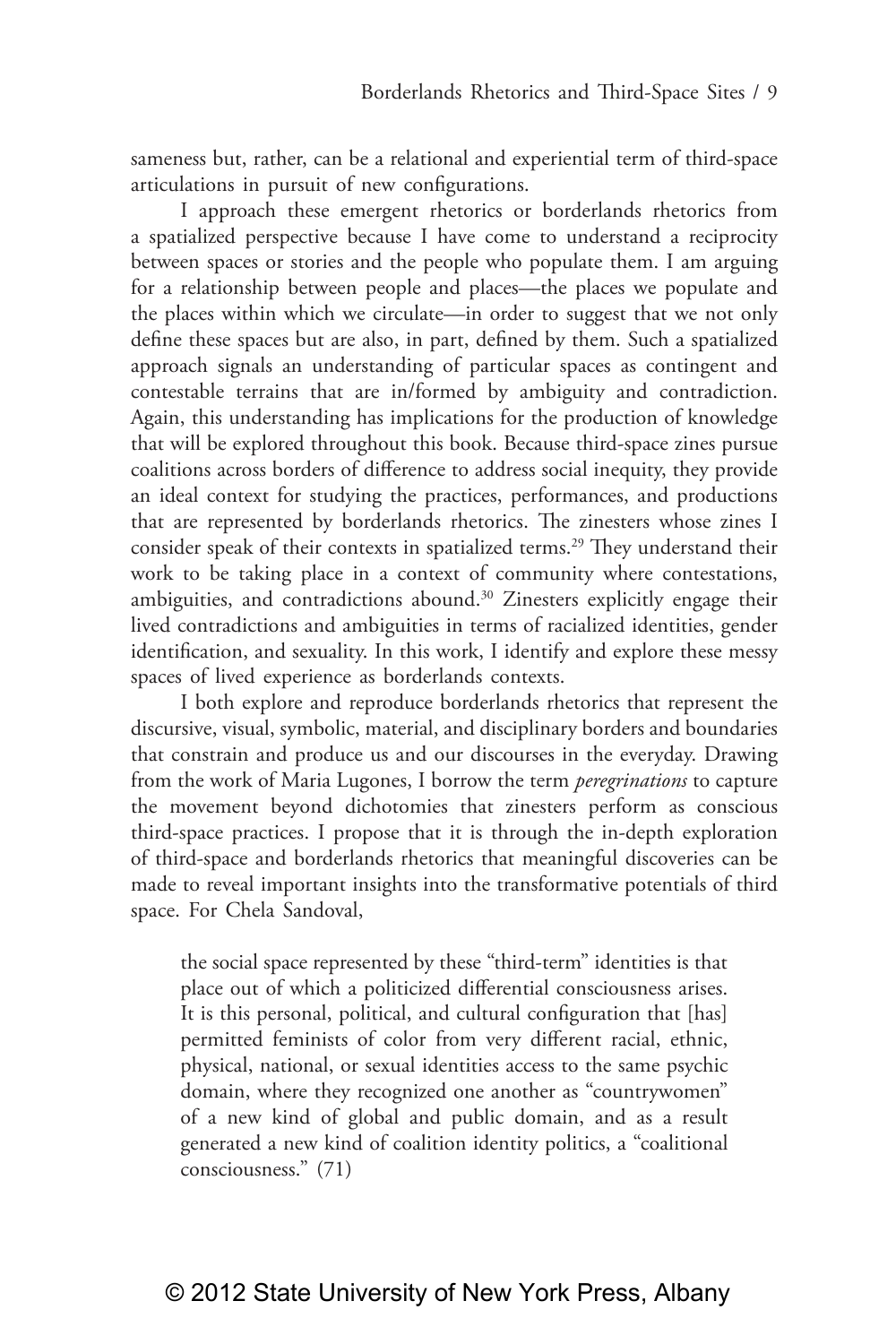Borderlands rhetorical practices in third-space contexts reveal a shared understanding of nondominant experiences that can build coalition.

Zines are an ideal third‑space site within which to study the production of borderlands rhetoric. The zines of my study articulate traditional and contemporary knowledges to inform new ways of being and relating across the borders of different knowledge systems. They are innovative and transformational in intent and action. Zines are written and reproduced from perspectives that represent a full range of the political spectrum. This work considers contemporary zines whose authors self-identify as some or all of the following: antiracist, of‑color, feminist/a or womanist; these zinesters, in turn produce zines that: build and mobilize community, work to forge coalitions across lines of difference for purposes of pursuing agendas of social justice and equity, and provide third-space contexts ideal for exploring rhetorical innovations and third‑space practices.

In its powerful challenges to the limits and obfuscation of dualistic representational rhetoric, much of the discourse in the zines I have studied is recognizable as borderlands rhetorics. I was and remain hope-filled by the new knowledges and the new cultures that are part of a social reconfiguration emerging in these zines. These emergent cultural reformations are sites and discourses of third‑space activist subjects and borderlands rhetorics. Many of the zines I studied reflect not just the injustices of third-space subjectivity but the joys of nepantla that can be uncovered and encountered as well. As Anzaldúa notes in the preface to the first edition of *Borderlands/La Frontera: The New Mestiza*, "Living on borders and in margins, keeping intact one's shifting and multiple identity and integrity, is like trying to swim in a new element, an 'alien' element. There is an exhilaration in being a participant in the further evolution of humankind" (*La Frontera* n.p.). Like Anzaldúa, I, too, believe that in "every border resident, colored or non‑colored . . . dormant areas of consciousness are being activated, awakened" (*La Frontera* n.p.). My work suggests that this activation can be found in (micro) practices of rearticulation and resistance in borderlands rhetorics. The politics of articulation are reconfiguring third-space sites, subjectivities, and rhetorical practices in pursuit of an activist, transformative agenda. Third‑space zines use subversive tactics and strategies of interruption and resistance to challenge and potentially transform dominant practices of subordination, division, and exclusion. I am arguing that these zines can offer important insights into the representation of lived truths, the production of knowledge, the importance of imagination and the imagined, and the process of deconstructing subordinating divisions as present and circulating in third‑space contexts. Ultimately, my goal is to demonstrate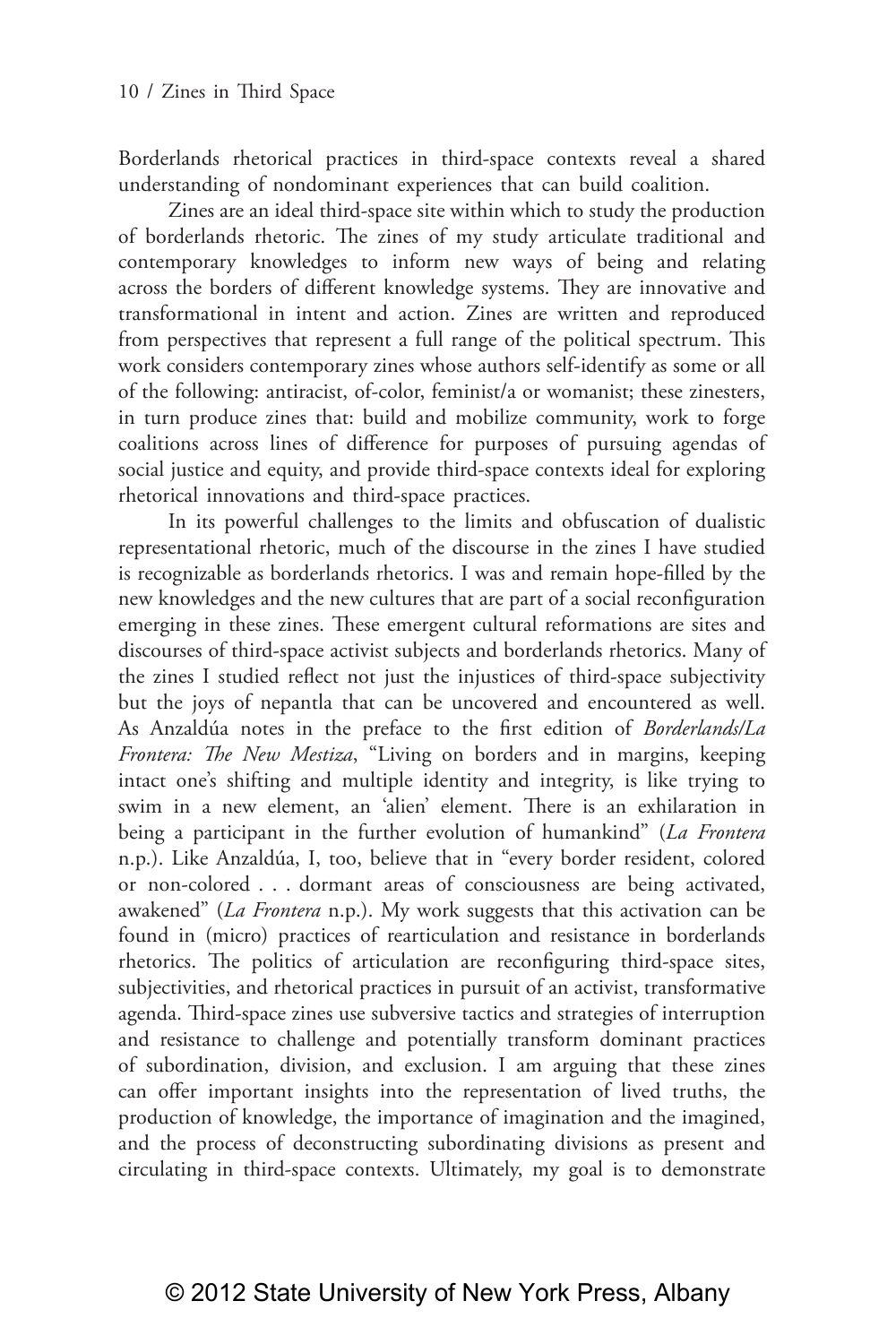that borderlands rhetorics and third spaces are other ways of being and knowing that offer hopeful potentials for what has been referred to as a radical, transcultural, and coalitional democratics.

#### Borderlands Peregrinations: Traveling beyond Borders and Binaries into Third Space

I am of and from the border. I embody the border. It is how I know and experience the world. I am aware, painfully at times, of the consequences and risks of my names and how I self‑identify. In the introduction to the second edition of Gloria Anzaldúa's *Borderlands/La Frontera,* Sonia Saldívar-Hall notes that when the new mestiza "names all her names, once again she enacts the culmination of unearthing her multiple [and I would add, at times contradictory] subjectivities" (7). On each side of the border of my beginnings I can be in/authenticated—not quite American and not quite Mexican either. Fronteriza? Chicana? Latina? American/a? Mestiza? Lived borderlands experiences challenge notions of purity and even authenticity that fit neatly within a binary framework of either/or but not so neatly within a third‑space framework of both/and.

It is the lived condition of crossing borders and existing in the realm of both/and together that allows for the conscious movement into the creative terrain of third space. Third space is an interstitial space of intersection and overlap, ambiguity and contradiction, that materializes a subversion to either/or ways of being and reproducing knowledge. It is an epistemological as well as an ontological space revealing ways of knowing and being in the world. Third‑space ways of knowing and being defy the values that are implicated in the "authentic," the "proper," and the "pure." In short, third space is a space that materializes what borders serve to divide, subordinate, and obscure. In rhetorical terms, it is the space within which borderlands rhetorics circulate and materialize third-space consciousness. I draw on the work of Chicana feminists as well as scholars such as David Harvey and Doreen Massey, in order to develop an understanding of space, especially third space, as always dynamic, historically defined, and contested in order to reveal radical impurities and what Lugones would call spatial complexities.31 Such radical impurities belong to and emerge from third space as a counter/cultural space for counter/public rhetorical productions.

For Massey, space is a relational production, which is to say a product of social relations and thus necessarily political. Space emerges through active material practices.32 It is never complete, never finished. Rather, it is "the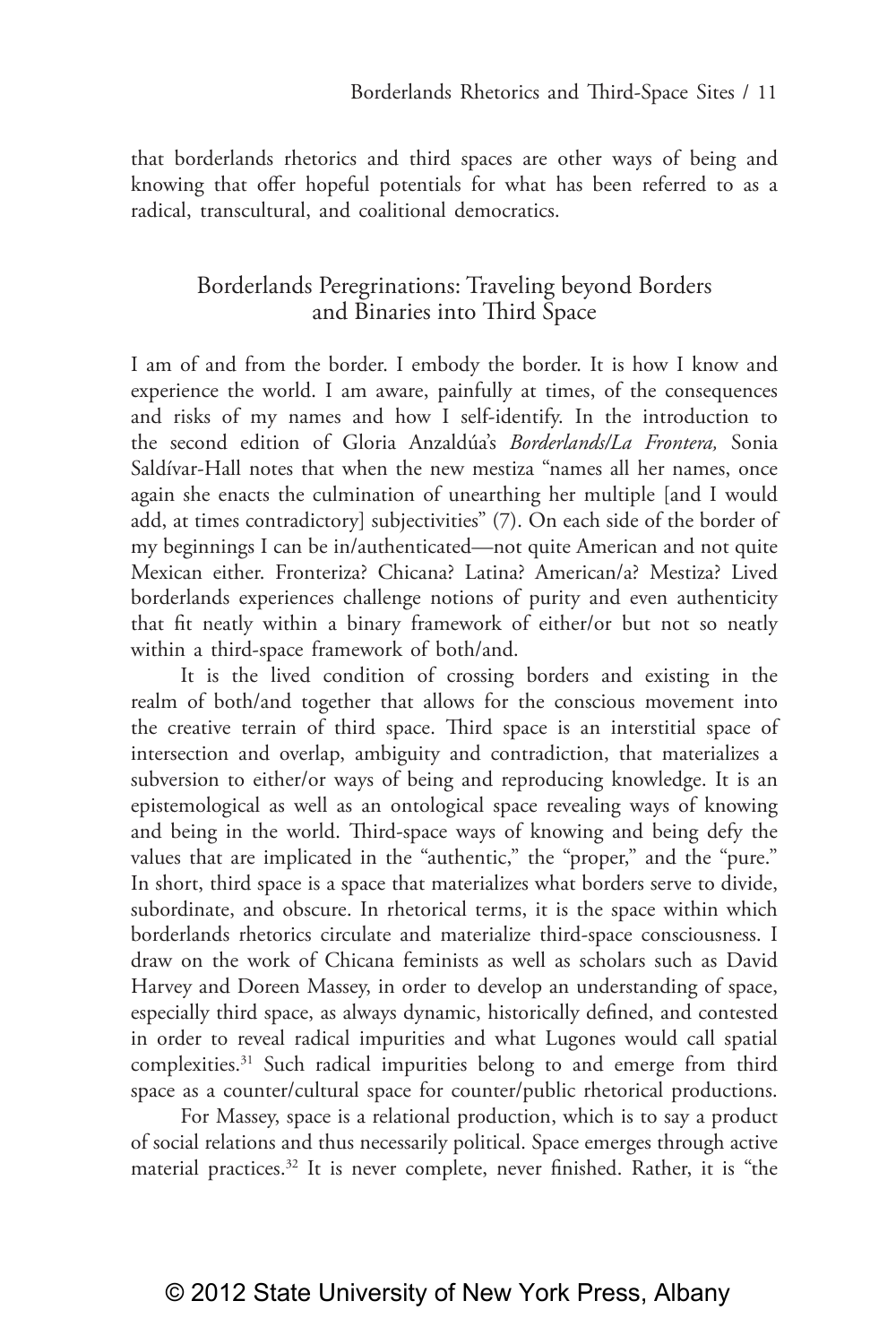sphere of dynamic simultaneity, constantly disconnected by new arrivals" and determined by new relations (Massey 107). To capture such a dynamic and contested nature of space, I engage and focus on the narrative-based part of Massey's definition of space as "stories-so-far"(12, 24).<sup>33</sup> This spatialized conceptualization allows me to identify third spaces within what I am calling borderlands rhetorics. Third spaces are both indeterminate and constructive. They are constructed by and they construct geographies, histories, embodied subjectivities, and borderlands rhetorics. Third-space subjects and third-space sites are recursively related, revealing an intimate connection between place and self.<sup>34</sup> As Patton and Sánchez-Eppler point out, an "identity is not merely a succession of strategic moves but a highly mobile cluster of claims to self that appear and transmogrify in and of place. But place is also a mobile imaginary, a form of desire" (4). They continue, "Place is acted upon by identifiers—by identifications—that occur, as events, on/in 'it' " (4). Finally, they ask, "What must be interrogated, and harnessed?: the intersection, the collision, the slippage between body‑places; the partial transformation of those places; the face installed by dissimulation in place" (4). Revealing the recursivity between site and subjectivity, third-space zinesters as multiplysituated subjects embody multiple sites, social locations, and various and fluid identity markers.

Borders have been spatially imposed and reinscribed on and in our bodies in ways that have proven oppressive and subordinating.<sup>35</sup> In resisting the arbitrary nature of borders, third-space subjects and borderlands rhetorics can blur divisions and expose potentially fertile spaces/places for reinvention of "new subject formations, new cultural formations, [and] new political formations" (Pérez‑Torres 12). My efforts bring together Chela Sandoval's differential consciousness and Emma Pérez's decolonial imaginary as necessarily present in, and important to, third-space contexts and borderlands rhetorics.<sup>36</sup> Believing that we not only shape discourses but are also shaped by discourses, I am interested in the rhetorical dynamics at play in practices and performances of self- and Other-representation. Gloria Anzaldúa states that the work of mestiza consciousness is to break down the subject-object duality. She challenges us to show—in the flesh and through the images in our work—how duality is transcended (1987 102).<sup>37</sup> I utilize the concept of third space as a space materialized by this transcendence.

Third-space contexts are spatialized contexts within which new stories created by zinesters emerge to contribute to stories-so-far and to propose new social and cultural configurations brought together for social change. In third space, borderlands rhetorics and their representational potentials emerge to reclaim and resignify language practices beyond dichotomous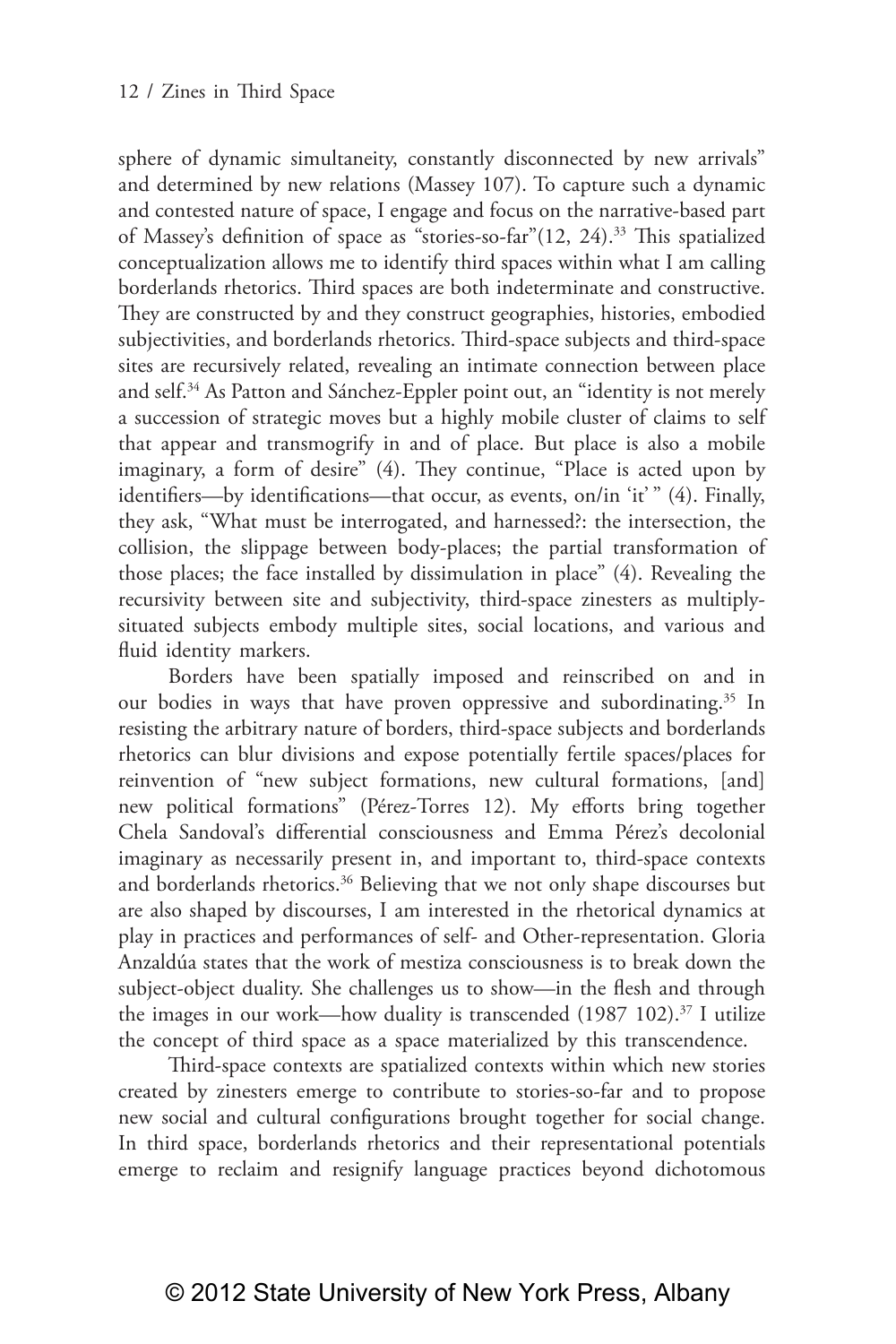borders. Borderlands spaces can be considered material narratives; that is to say spaces have histories, contested histories, and they are continuously productive of new stories, stories in the making, that are contested and contingent.<sup>38</sup> Borderlands rhetorics are rhetorics that re-present nondominant stories, subjectitivites, and practices, and that materialize third‑space consciousness. I start then with Gloria Anzaldúa's definition of a borderland as a "vague and undetermined place created by the emotional residue of an unnatural boundary . . . in a constant state of transition" (1987 25) and then move into what I identify as third space. I make this move as my own act of coalition—to pursue and make meaning with others whose geographic location is not the border. Third space can be understood as a location and/or practice. As a location, third space is a relational space of contestation—often in the form of discursive struggle and can also be one of shared understanding and meaning making. As a practice it can reveal a differential consciousness capturing the movement that joins different networks of consciousness and revealing a potential for greater understanding.<sup>39</sup> By third space I mean, then, the space created by borderlands contexts. It is real and imagined, material and metaphoric.<sup>40</sup>

Acknowledging that language, discourse, and rhetoric have been used to mis(re)present histories that have erased lived experiences not coinciding with dominant (mis)interpretations of life on and of the borderlands is a starting point for reconsidering the transformative potential of borderlands rhetorics. While I understand that the struggles revealed in my investigation are primarily discursive, they are not limited by or to the discursive. The power of the concept of borderlands as I unearth and deploy it is that it transcends the discursive to include third‑space experience in its psychic, material, embodied, social, sexual, and always political dimensions. I contend that zines as il/legitimate and im/pure third-space sites challenge sanctioned—authorized and expert—discourses in ways that redress the obfuscation of alternative, nondominant expressions and representations of self and Others. Zines, then, are sites of resistance that are often overlooked and underrepresented in dominant contexts. The borderlands rhetorics they produce flourish in the fertile third space of the interstitial and the liminal.

The demarcating line of the border—not always a straight line can obscure third space or fertile ground of unrealized potentials. Third space becomes a space of rhetorical struggle and of shared understanding or conocimiento.41 Third space is a site where things are articulated and disarticulated, and a practice that offers an opportunity to reflect on and revision the ways in which discourses have been used to erase, obscure, or exclude. In employing a borderlands rhetoric, a rhetoric of third space, I do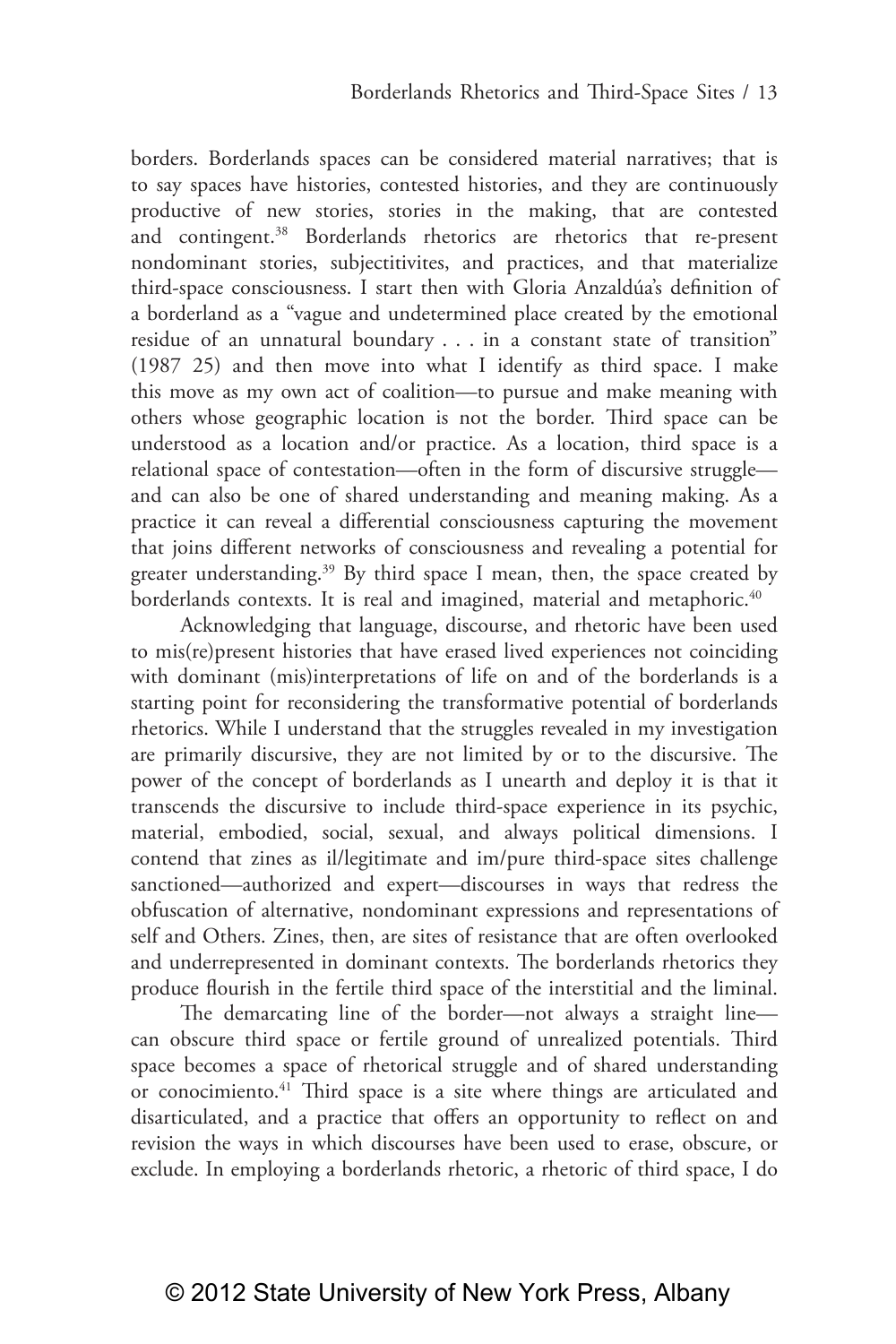not lose sight of the tangible and material realities, inequities and injustices or the regulatory power of the political technologies, that prevail in the Mexico/U.S. borderlands from which I come.<sup>42</sup> I am arguing, however, for the epistemological significance of third space and the promise and potential for a borderlands rhetoric to communicate a vibrant, important, and, at times, even hopeful way of knowing and being in the world across borders of difference.<sup>43</sup> Third-space consciousness is inherent in the deliberate deployment of a borderlands rhetoric. Third space offers a possibility for many concurrent, interacting, ambiguous, and even contradictory discourses.<sup>44</sup>

Third-space subjects are dis/similar. Our collective identities are always only tactically essential. They are never permanent or whole. Yet borderlands contexts and subjectivities can be articulated to one another temporally and spatially in order to acknowledge a sense of community and serve a sociopolitical agenda that informs notions of social justice and the development of voice(s) that can (re)tell our stories and thereby inform our futures. Pérez writes that "perhaps our only hope is to move in many directions and knowingly 'occupy' an interstitial space where we practice third-space feminism" (20). I would add that we may also practice borderlands rhetorics in this third space. When we knowingly occupy this space, we engage in the practice of differential consciousness, which gives rise to the opportunity for a developed coalitional consciousness that can, in turn, move us to a sociopolitical agenda based on notions of social justice. As we move toward and realize coalitional consciousness, we can begin to re(en) vision how history has been written about and without us and how history can then begin to be revisioned in the space(s) of the decolonial imaginary.

Through a third-space consciousness, then, dualities are transcended to reveal potentially fertile and generative borderlands where third-space subjects put our perspectives, lived experiences, and rhetorical performances into play. In third‑space sites, representational rhetorics emerge as borderlands rhetorics. Unlike dualistic language paradigms and structures, borderlands rhetorics are not constrained by binary borders; instead, they inhabit a named third space of ambiguity and contradiction. The third-space consciousness inherent in borderlands rhetorics can be found, as I illustrate next, in third-space zines. Borderlands rhetorics expose third-space relational practices and complexities.<sup>45</sup> They are third-space consciousnesses materialized and made manifest.

A study of third‑space zines advances understanding of third‑space theory as well as third-space discursive and rhetorical practices. Importantly, third‑space theory can contribute to understanding multiply situated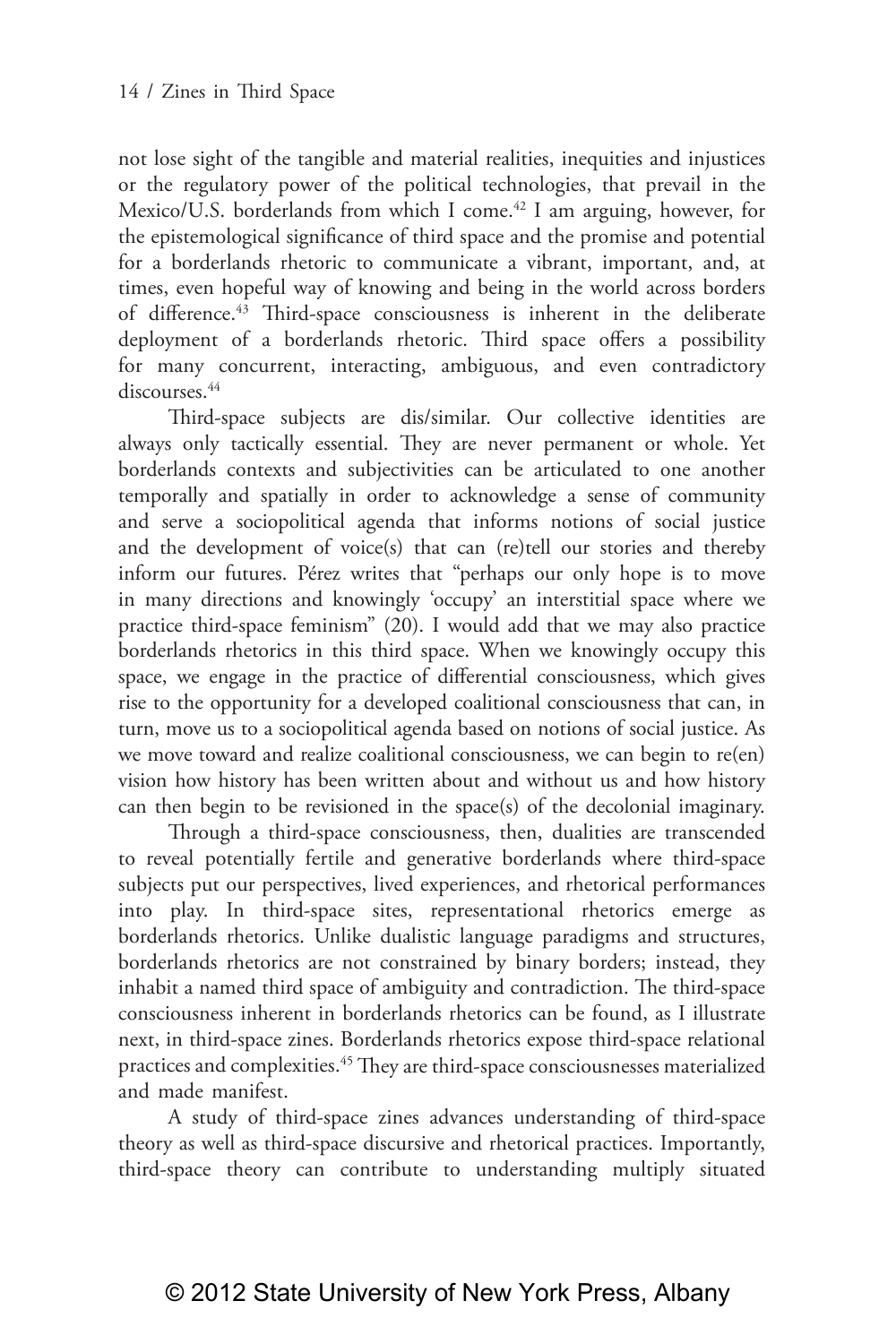subjects, coalitional consciousness, and community activism. The lived experiences of third-space subjects provide insight into contemporary feminist conversations about relational subjectivities, questions of agency and authority, and the im/possibilities of the rhetorics of representation. These conversations can be invigorated and informed by looking through the lens of third space. Zines provide the revisioning and strategic potential that bridge the gap between theory and practice. They also speak to the important dimensions of third‑space sites and subjectivities that are steeped in the normed concepts of the im/pure, in/valid, im/proper, and il/legitimate. In discussing discursive spaces and identity practices emerging in community con/texts, Juana Maria Rodríguez notes that "it is precisely their unsanctioned status as objects of inquiry that opens up interpretive possibilities for . . . representation[s] . . . as they announce the contradictory contours of the discursive spaces in which they emerge" (8). I agree and would add that it is in the space of the unsanctioned and improper that third‑space practices and the decolonized imaginary can flourish to reconsider and re‑present lived experiences, dreams, and desires for how the world ought to be.

In their discussion about diasporic subjects and their tactical, dissident performances, Patton and Sánchez‑Eppler turn to de Certeau's notion that "tactics erode the terms of the 'proper' space," concluding that we "need better tools to appreciate the nuanced materiality and corrosive power of this kind of dissident performance" (5). Third space as theory and practice provides these very tools. As Anzaldúa demonstrates, borderlands subjects are in/authenticated in multiple directions as a result of our contradictory positionings and mobility. Specifically, in *Borderlands*/*La Frontera*, she states, "The new mestiza . . . learns to be an Indian in Mexican culture, to be Mexican from an Anglo point of view. She learns to juggle cultures. She has a plural personality, she operates in a pluralistic mode—nothing is thrust out, the good the bad and the ugly, nothing rejected, nothing abandoned. Not only does she sustain contradictions, she turns the ambivalence into something else" (101). These often messy pluralities birth, and are birthed by, the dissident performers and performances of third‑space con/texts. The ability to sustain the ambivalence and turn it into something productive is related to Anzaldúa's notion of mestiza consciousness, which I connect to Chela Sandoval's ideas regarding differential consciousness, to Emma Pérez's decolonial imaginary, and on to coalitional consciousness.

I have been interested in the limits and im/possibilities of discourse and its representational potentials beyond the binary ever since I can remember. My intrigue with language and its in/ability to capture and represent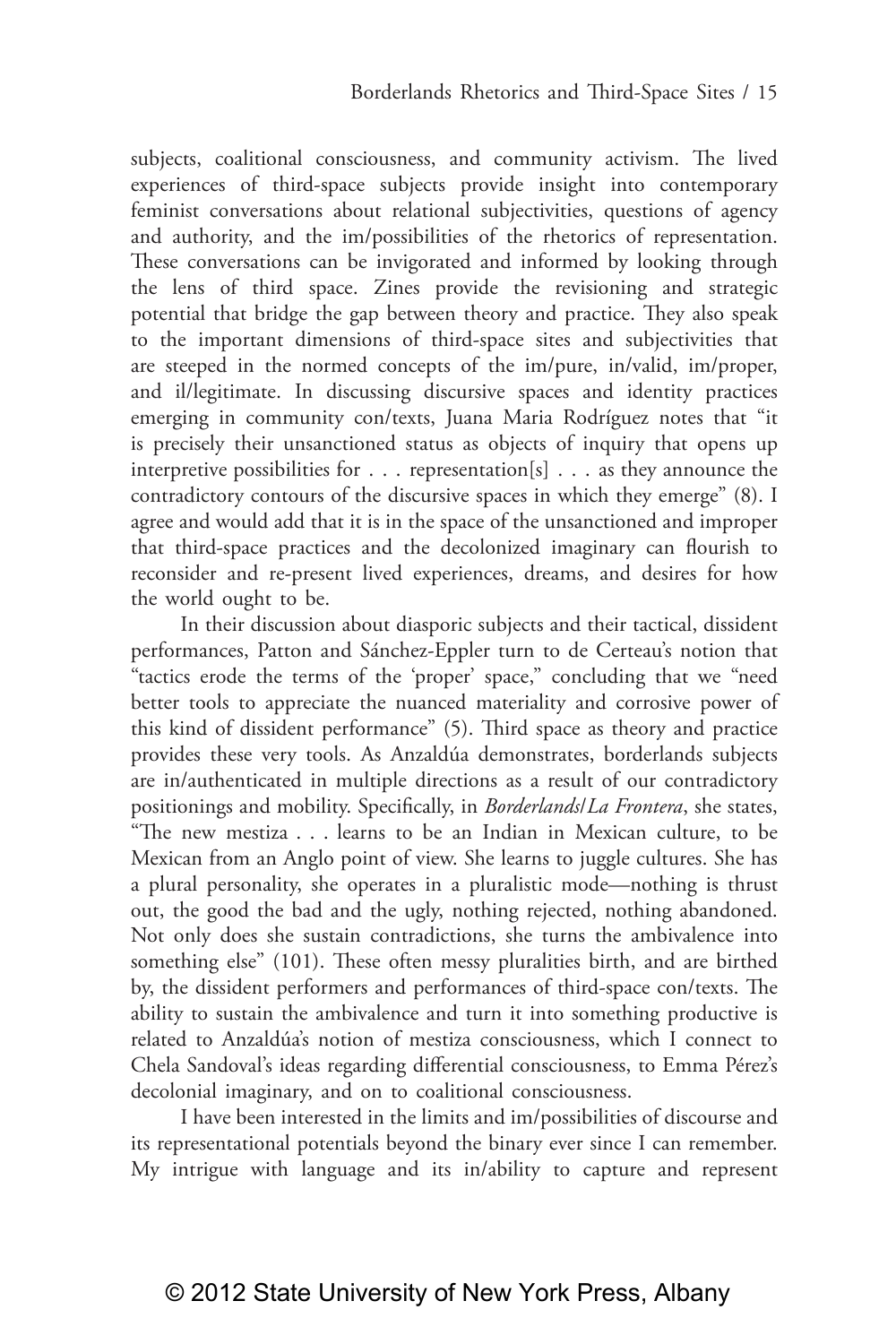borderlands experiences began when I was a child. Words, meanings, and truths commingled and contradicted one another in the borderlands of my youth. Proper language and proper perspectives had little to do with my everyday except when they were deployed by my great-aunt, mi tía, who worked hard to teach us all that was proper. The proper had been codified for my great-aunt in the Velázquez Spanish-English/English-Spanish bilingual dictionary and in the works of Emily Post—both texts she referred to with regularity and seemingly appropriate rigidity. My intentions here are informed by the disconnect I experienced in my childhood between what I was taught, what I experienced, and how people, practices, and places were mis/represented to me along the way as well as how that disconnect became part of my living consciousness and way of making meaning in the world. Such consciousness refuses fixed dichotomous structures and their reductive implications for matters of self‑representation. It informs borderlands rhetorics and can inform third‑space practices.

Borderlands rhetorics and third space each can be understood as practices and locations. As practices they reveal a differential consciousness, and as locations they reveal spaces of opportunity for the building of coalitions. Borderlands rhetorics are rhetorics of resistance, coalition, community education, activism, imagination, and representation that are produced and reproduced in third‑space contexts. Third space then is the very epistemology of borderlands rhetoric.<sup>46</sup>

#### Third-Space Imaginary, Coalitional Consciousness, and Zines

As a demonstration and an application of the theory and method of third-space consciousness, I begin with my own imagination, which remains in the process of decolonization.<sup>47</sup> It is a decolonized imagination that allows me to dismantle limiting binaries and rhetorical structures that have produced norms and sustained the dominance of dichotomous and subordinating representations of knowledge and subjectivity. The tools and technologies utilized in these efforts are primarily those of the methodology of the oppressed, as defined and described by Chela Sandoval in her book by the same title.<sup>48</sup> Third-space zines materialize the Sandovalian abyss. The decolonized imaginary in zines creates a playful affective subjectivity that deploys a borderlands rhetoric to flout the stability and the duality of dominant subject positionings from this abyss.

The imaginary as an in/valid and in/formative third-space tool is often deployed to re(en)vision subjects as agents in our re-presentation of ourselves,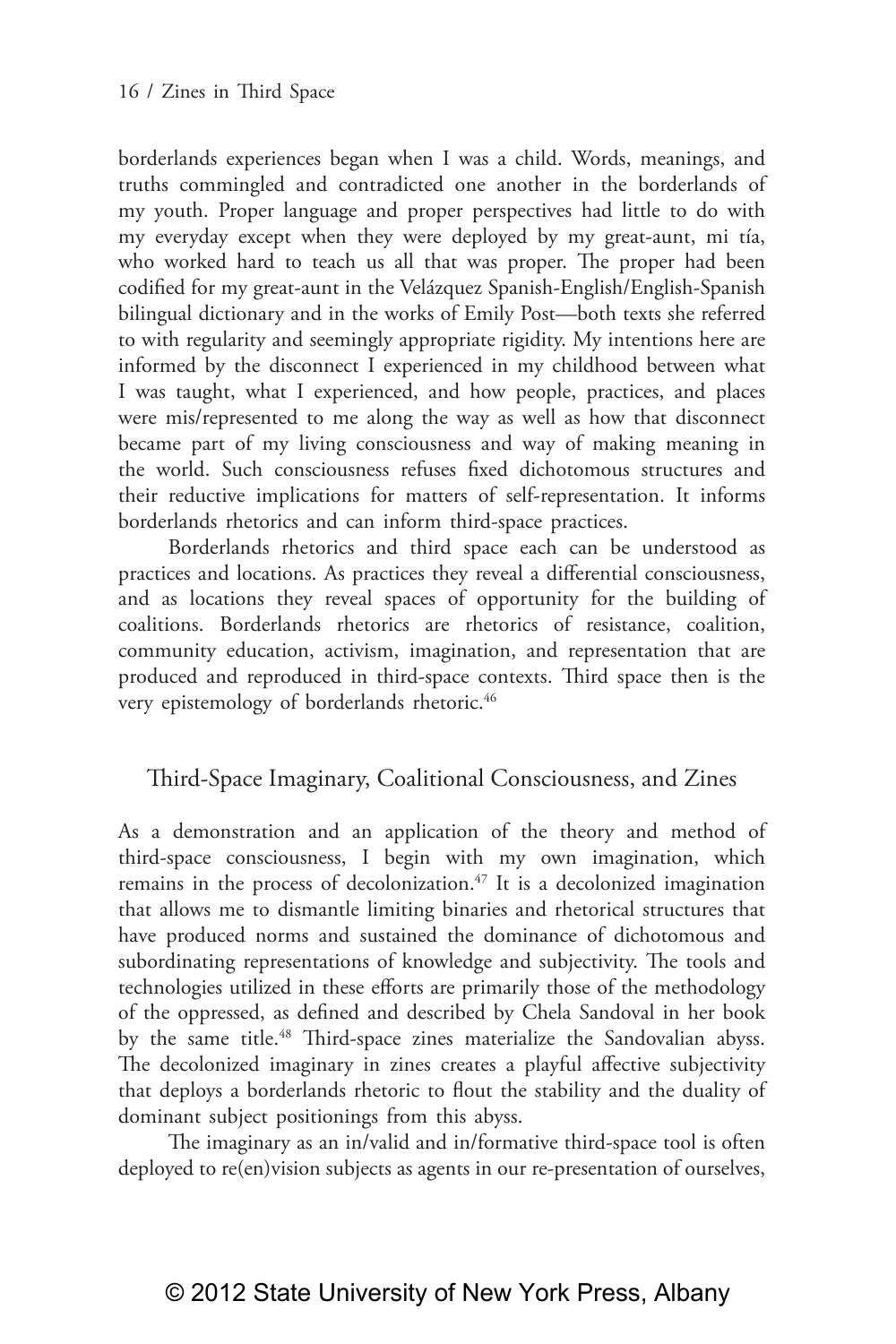the knowledge/s we co‑construct, and the complicated understanding we have of the world in which we live. In an effort to demonstrate how a singular voice, or even a linear chronology, cannot represent third-space subjects who move across contexts and in so doing become—and unbecome—Other, Patton and Sánchez-Eppler investigate "practices of self-invention and self-authentication [and how they] simultaneously give life and produce death" (7). Their investigation is born of the necessity to narrate life not chronologically but instead according to different emplacements, referred to as diasporas, that allow for narrations not of the whole but of movements and partialities.

Patton and Sánchez-Eppler refer to the stabilizing effects of strategies undertaken in proper space and time. Their work suggests that it is the mobility inherent in third‑space subjectivity that interrupts certainty. They note that as "we have each, no doubt, discovered for ourselves, whatever we may be (or have been), even when we hardly move at all, there are places and times in which we simply are not, or are not quite, primarily that" (8). My understanding of Patton and Sánchez‑Eppler's point is that subjectivity is fluid and that distinct and shifting positionalities and displacements have implications for how we (are able or not to) interpret, represent, and revision ourselves and our lived experiences across time and space.<sup>49</sup>

Borderlands rhetorics as third‑space discourses are those that can liberate us from the confines and constrictions of dominant dichotomous thinking, knowing, and being. Sandoval looks upon such potentially liberating practices as challenges to dominant representational strategies that are born of differential consciousness uncovering a void and, in so doing, acting as a "conduit . . . capable of evoking and puncturing through to another site" (140). These "other sites," which can be considered third-space sites, represent a differential zone where the "differential activist is thus made by the ideological intervention that she is also making: the only predictable final outcome is transformation itself" (Sandoval 157). I understand this to mean that the potential for transformation may not always be realized.<sup>50</sup> This unpredictability is certainly present in third-space zines. While I recognize the im/possibilities for transformation, I remain interested in the proposed, pursued, and enacted micropractices of subversion, resistance, community education, and revisionings that I highlight in third-space zines in the following chapters.<sup>51</sup>

In an academic example of third-space revisioning, Emma Pérez's *The Decolonial Imaginary: Writing Chicanas into History* explores the transformative potential of representing the histories of those of us previously obscured from historical sight and significance. Citing Homi Bhabha, Pérez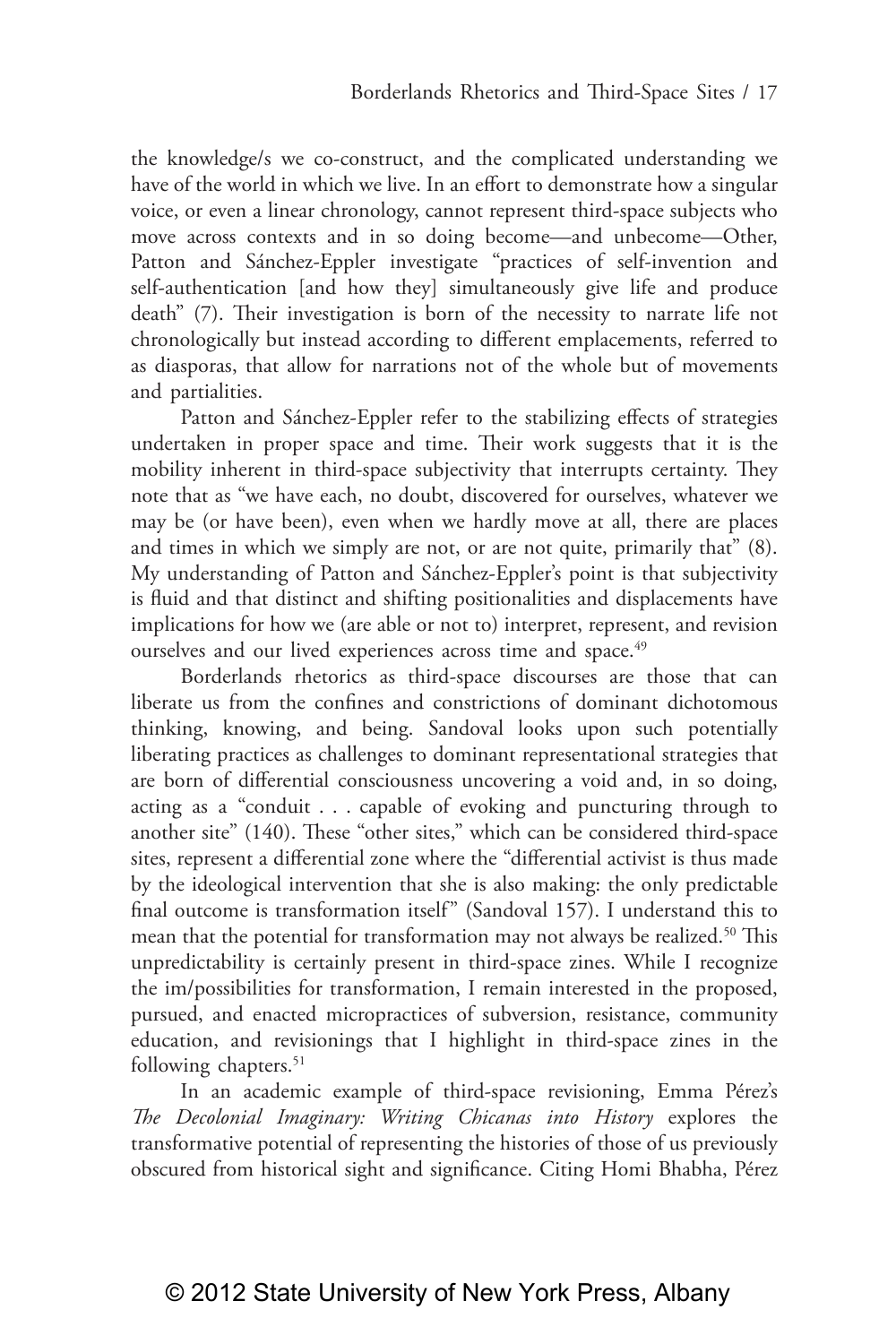reconsiders that which has been "unspoken and unseen" as representative of interstitial spaces in a historic borderlands context (5). For Pérez, the interstitial is an in‑between space that reflects the tensions and reproduced silences of multiple conjunctures within the context of the borderlands. It is a space that "eludes invasion, a world unseen that cannot, will not, be colonized" (115). Following Pérez, the interstitial can be understood as the space of the decolonial imaginary—a third space of newness, rearticulated desire, revisioned histories, and empowerment; in short, it is a space of the emancipation of third-space consciousness from which histories and even futures, can be reimagined.

Pérez uses the decolonial imaginary specifically to revision historic mis(re)presentations of Chicanas over time and space. The decolonial imaginary, broadly deployed, allows us to reclaim certain spaces in time to retell our stories and thereby resist and transform historical omissions and occlusions. Specifically, for Chicanas to revision ourselves as active participants in history, more than Madonnas and more than whores, we must bring our imaginations to bear on our diverse historical roles. Pérez's emphasis on the decolonial moves us to reimagine our history from a noncolonial perspective.52 Imaginative historical reversals and revisionings allow us to see ourselves as active agents in history.<sup>53</sup>

As a tool, the imagination allows us to deconstruct and move beyond the reductive and restrictive tendencies of oppositional dualisms. It allows those who deploy it to uncover how either/or ways of knowing are simply too limiting. Powerful norms that produce notions such as purity and impurity, for example, can be exposed for the myths that they are through the imagination. As a process, the imagination is involved in subject re‑creation and re‑presentation. According to Anzaldúa, "Imagination, a function of the soul, has the capacity to extend us beyond the confines of our skin, situation, and condition so we can choose our responses. It enables us to reimagine our lives, rewrite the self, and create guiding myths for our time" (2002 5). Third-space zines are sites of historical reimaginings, revisionings, and reclamations. Third‑space zinesters often question historic productions, especially to inquire who was left out of historical accounts and why. Their inquiries sometimes work to unsettle representations of historical figures as acceptable in and for dominant contexts. Zines such as *Bi‑Girl World* and *Memoirs of a Queer Hapa* work to unsettle heteronormative assumptions, imperatives, and mis/representations in contemporary and historic contexts. Meanwhile, zines such as *Bamboo Girl* and *Borderlands: Tales from Disputed Territories between Races and Cultures* consciously disrupt normative racialized assumptions steeped in dominance and white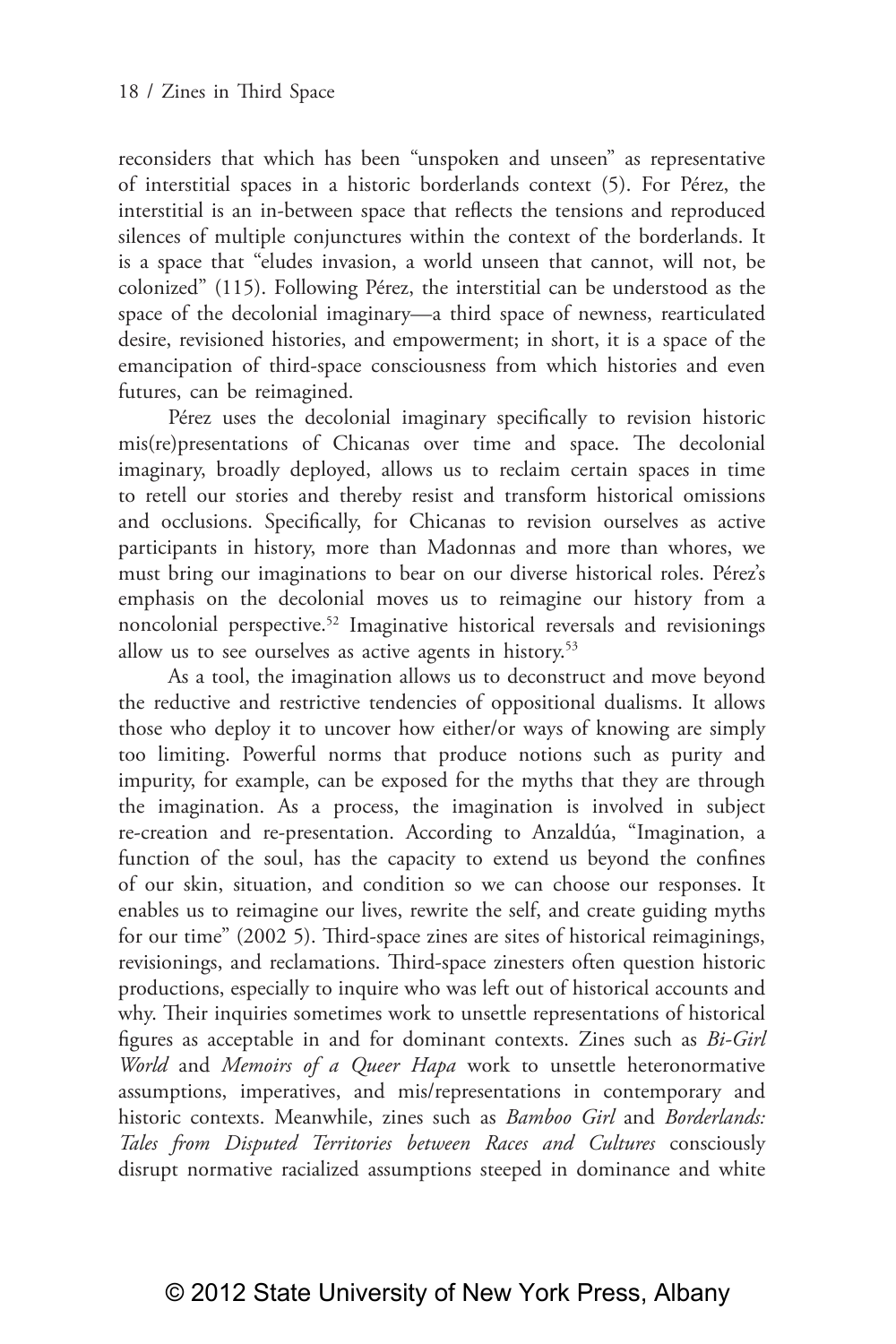supremacy. Third-space zinesters demonstrate an ability, which many claim is their response/ability, to question taken-for-granted assumptions. Such a practice reveals the imagination in zines and also the utilization of feminist, queer, and coalitional consciousness to unearth exclusions and participate in practices of broad‑based historical inclusivity.

As Mohanty notes, a conceptualization of "race and racism is . . . essential to any contemporary discussion of feminist politics" (65). The feminist of-color zines that I study demonstrate an awareness of the ways in which gender, sexuality, and race (as well as other identity markers and locations) serve as structuring principles in social contexts. In accordance with the work of Omi and Winant regarding racial formations, my analysis of antiracist and of‑color zines reveals that race continues to be a central organizing principle and way of understanding the world. Zinesters implicitly and explicitly understand and resist the structuring principles of normative regimes. The state and related state apparatuses are understood as regimes structured in domination to discursively delimit the acceptable, the authentic, the legitimate, the authorized, and the true. Zinesters demonstrate an awareness of the relationship between nation, race, citizenship, gender, and sexuality as evidenced by their reflections on how the state and those authorized on its behalf (such as mainstream education, media, and corporations) delimit practices that defy nationalist imperatives and normative relations.

#### Reading, Writing, and Re‑presenting as Potentially Transformational Practices

Believing that reading and writing practices can be transformative, I acknowledge the activist potential in borderlands rhetorics and the writing of zines.54 Anzaldúa speaks of activist authors who have gone before us as "luchadoras que nos dejaron un legado de protesta y activismo por medio de la pluma" (*This Bridge* 5). The very act of writing zines is undertaken as an act of subversion and revision. Countercultural or oppositional writing in zines represents a technology of potentially transformative recoding, which can produce, promote, and/or reveal diverse community and grassroots literacies.

The writing of the zines I consider is itself an oppositional technology deployed by third-space subjects. As Sandoval notes, "the agent of the third voice is *bound* to the process of differential consciousness and its oppositional technologies" (206). Trinh T. Minh‑ha, too, reflects on practices and processes